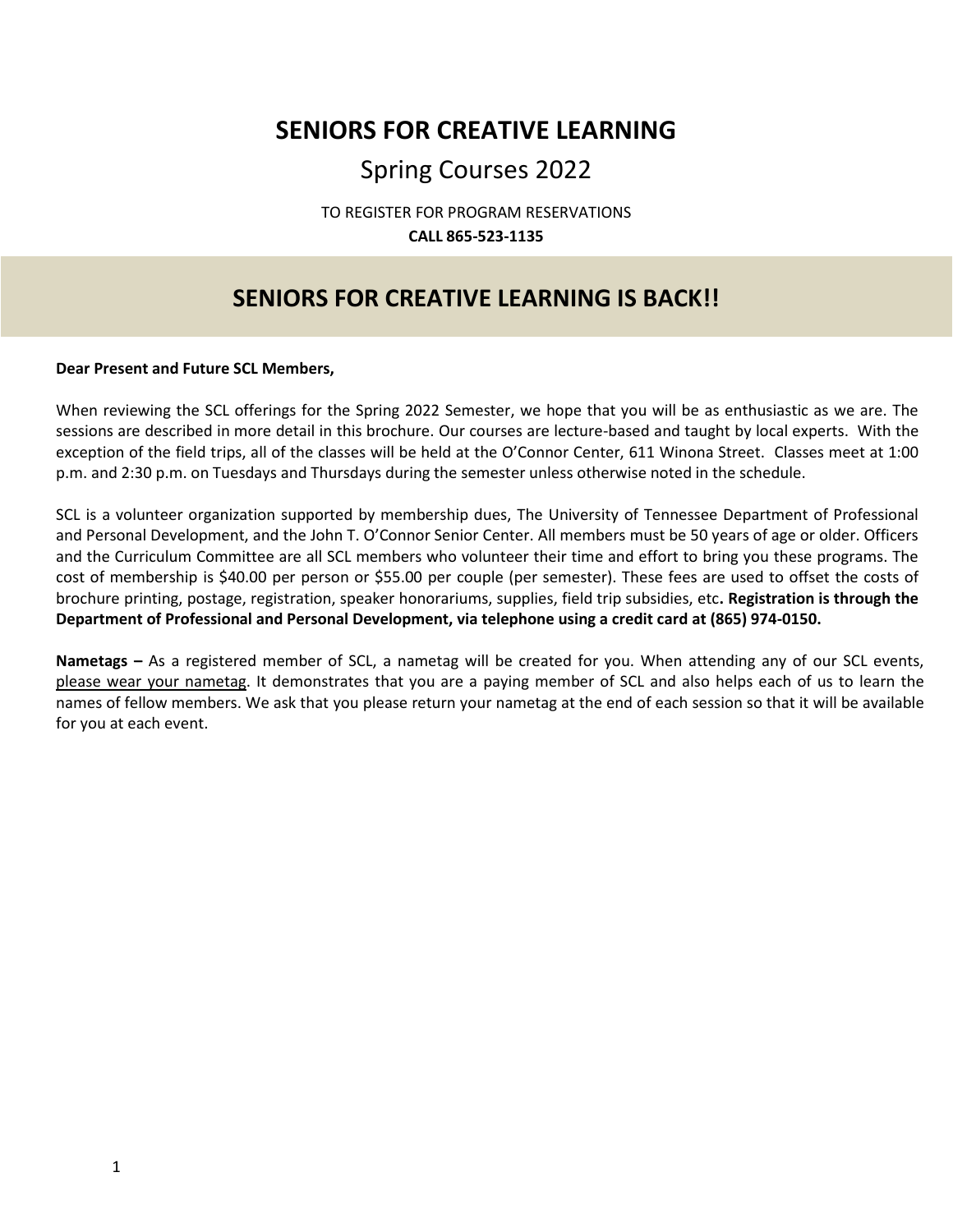## Spring 2022

# SCL Programs

| <b>MAR 29</b>    | <b>TUES</b>  | 1:00 PM      | A Glimpse into the Wild Life of Bears                |
|------------------|--------------|--------------|------------------------------------------------------|
| <b>MAR 29</b>    | <b>TUES</b>  | 2:30 PM      | History of the Manhattan Project                     |
| <b>MAR 31</b>    | <b>THURS</b> | 1:00PM       | To Be a Hero; How Ordinary Life is Extraordinary     |
| <b>MAR 31</b>    | <b>THURS</b> | 2:30 PM      | Knoxville's New Baseball Stadium and its Impact on   |
|                  |              |              | Knoxville and the Old City                           |
| APR <sub>5</sub> | <b>TUES</b>  | 1:00 PM      | The Challenges of Police Work in Knoxville           |
| APR <sub>5</sub> | <b>TUES</b>  | 2:30 PM      | Of Sound Mind: Increasing Health and Wellness Using  |
|                  |              |              | <b>Sound and Music</b>                               |
| APR <sub>7</sub> | <b>THURS</b> | 1:00 PM      | <b>Random Acts of Flowers</b>                        |
| APR <sub>7</sub> | <b>THURS</b> | 2:30 PM      | Shangri-La Therapeutic Academy of Riding (STAR)      |
| <b>APR 12</b>    | <b>TUES</b>  | <b>TBD</b>   | Field Trip to Oak Ridge Manhattan Project Sites      |
| <b>APR 14</b>    | <b>THURS</b> | 1:00 PM      | The Most Un-Civilized War: Knoxville and East        |
|                  |              |              | Tennessee in the Civil War                           |
| <b>APR 14</b>    | <b>THURS</b> | 2:30 PM      | Cyber Crimes: How to Protect Yourself and Your       |
|                  |              |              | <b>Information from Scammers</b>                     |
| <b>APR 19</b>    | <b>TUES</b>  | 1:00 PM      | Murder and Mayhem in East Tennessee                  |
| <b>APR 19</b>    | <b>TUES</b>  | 2:30 PM      | I Didn't Intend to Write a Book, But                 |
| <b>APR 21</b>    | <b>THURS</b> | 1:00-3:30 PM | What is it, How Old is it and is it Worth Anything?  |
| <b>APR 26</b>    | <b>TUES</b>  | <b>TBD</b>   | Field Trip to H.M.S. Titanic Museum Field Trip       |
| <b>APR 28</b>    | <b>THURS</b> | 1:00 PM      | <b>Highlander Research and Education Center</b>      |
| <b>APR 28</b>    | <b>THURS</b> | 2:30 PM      | Friendly Robots: A New Way of Caring for Alzheimer's |
|                  |              |              | and Dementia Patients                                |
| MAY <sub>3</sub> | <b>TUES</b>  | 1:00 PM      | <b>Birds of Prey</b>                                 |
| MAY <sub>3</sub> | <b>TUES</b>  | 2:30 PM      | The Lincoln Conspirators                             |
| MAY <sub>5</sub> | <b>THURS</b> | <b>TBD</b>   | Field Trip to tour the Old Gray Cemetery             |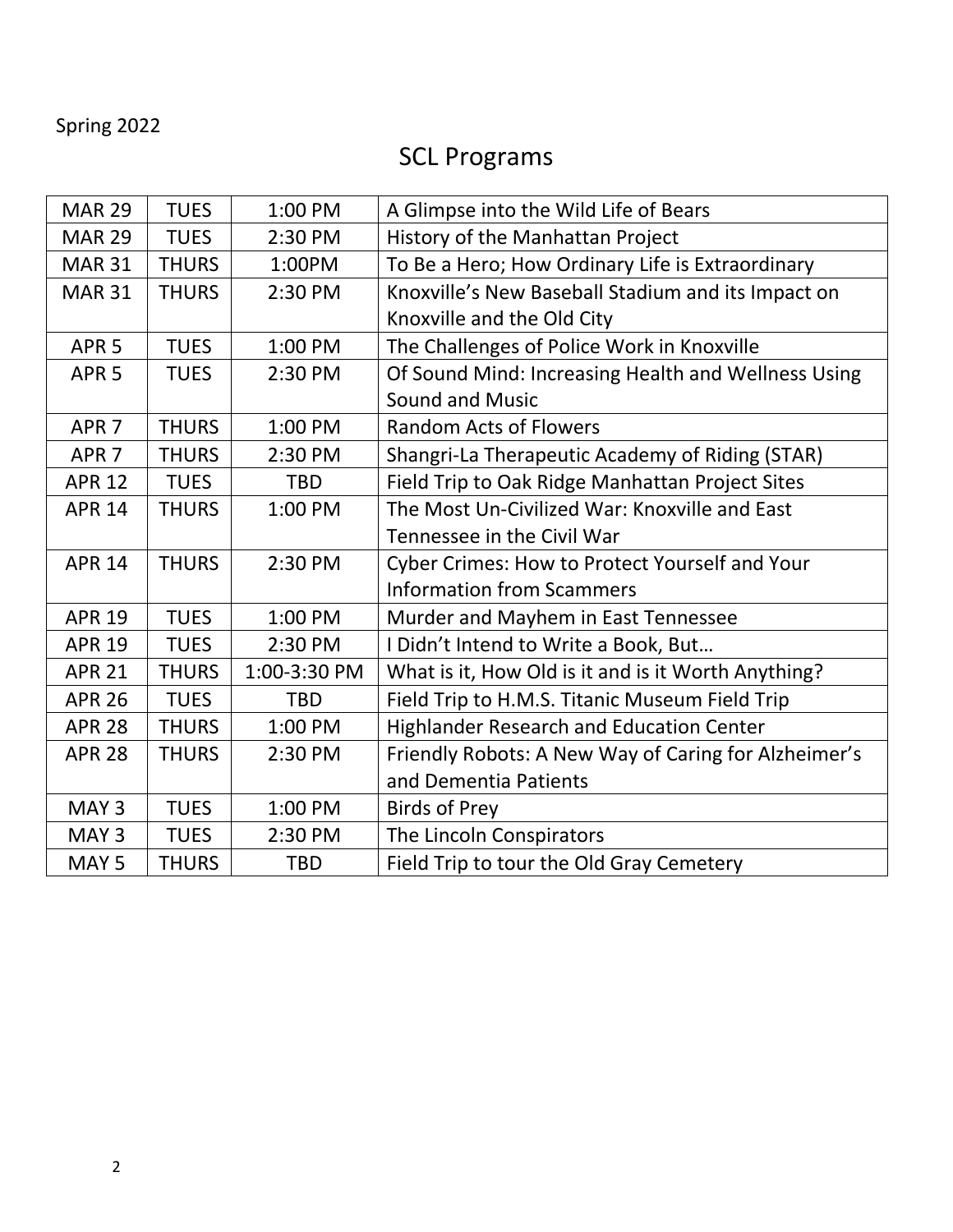# **Spring 2022**

**Date:** Tuesday, March 29 **Time:** 1:00 PM **Title:** A Glimpse Into the Wild Life of Bears **Speaker:** Chris Norcott Did you know that black bears have rules of etiquette? They do, and this presentation will explore this aspect of their

lives as well as other little-known facets of the world of black bears. Through Chris' talk and amazing photographs you'll learn so much about bear behavior. Seeing a bear in Cades Cove is just not the same as experiencing them in the wild.

Chris Norcott is an expert on black bears and he has spent more than a decade hiking the backcountry of the Great Smoky Mountains photographing bears' wild and secretive lives. He is a renowned wildlife photographer who lives just outside the Great Smoky Mountains National Park. Chris conducts landscape and nature photography workshops and leads backcountry tours throughout the United States.

**Date:** Tuesday, March 29 **Time:** 2:30 PM **Title:** History of the Manhattan Project **Speaker:** Ray Smith

This is the first of two presentations this session by Ray Smith of Oak Ridge on the Manhattan Project which developed the atomic bomb during World War II. (The second is a field trip on April 12 to see many of the Manhattan Project sites in Oak Ridge.) Have you ever wondered why the then unknown community of Oak Ridge, Tennessee, was chosen as one of the three sites of the project, what the workers at the Oak Ridge facilities were told about the purpose of their work, how the work at Oak Ridge fit into the overall scheme of the Manhattan Project, etc? Come join us and find out the answers to these questions and many others as well as getting an update on the new Manhattan Project National Park being developed in Oak Ridge and at the two other Project sites.

Ray Smith is the Historian for the City of Oak Ridge and is a Commissioner on the Tennessee Historical Commission. He is also a board member of the Atomic Heritage Foundation and is the retired historian for the Y-12 National Security Complex.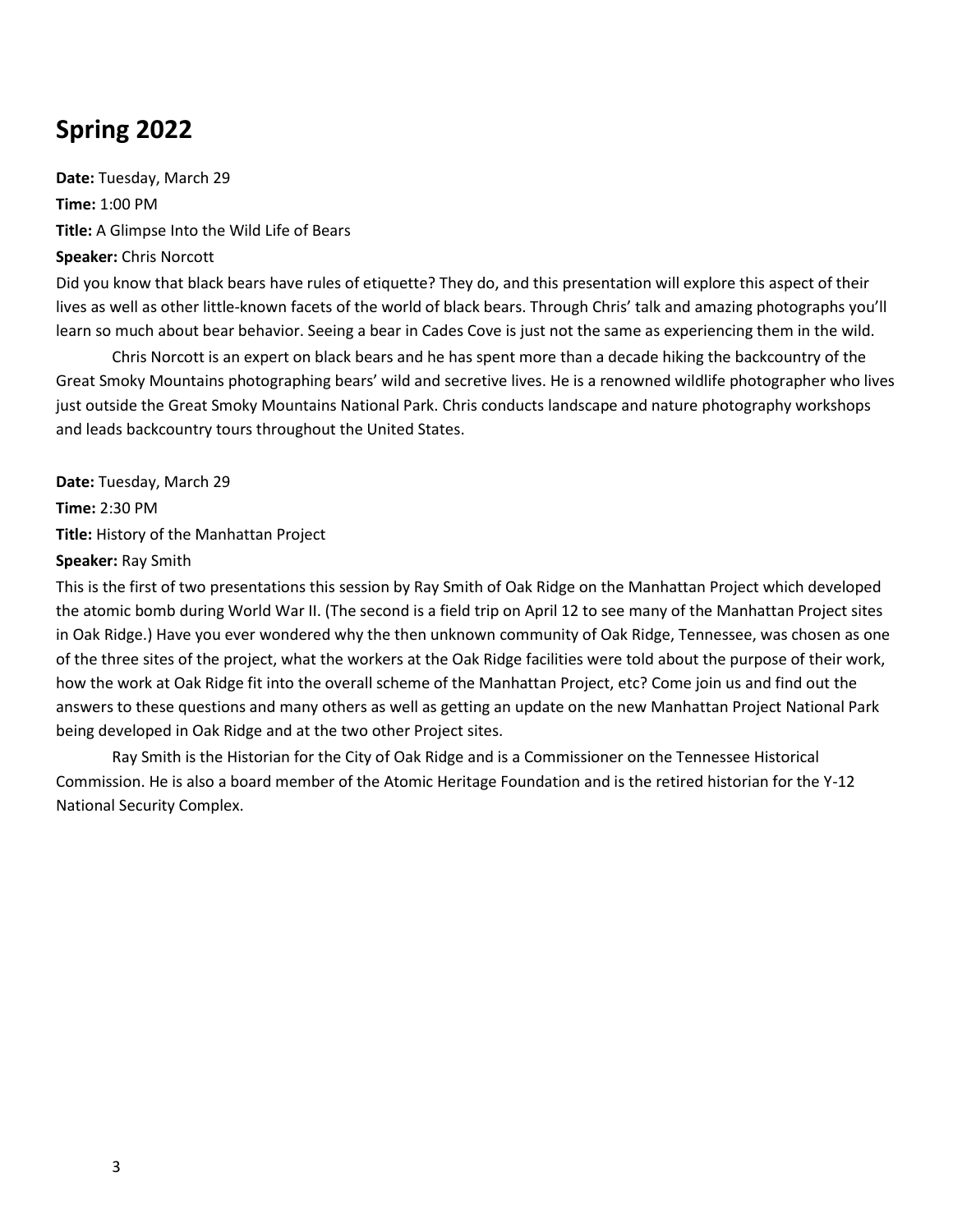**Date:** Thursday, March 31 **Time:** 1:00 PM **Title:** To Be a Hero; How Your Ordinary Life is Extraordinary **Speaker:** Chris Edmonds

A couple of years ago many of us read the brief newspaper accounts of the heroism of U.S. Army Master Sergeant Roddie Edmonds of Knoxville. Sergeant Edmonds saved numerous lives of Jewish prisoners of war when he courageously refused to divulge the names of the Jews in a POW camp to the camp's commanding German officer in the closing days of World War II. Our speaker is Sgt. Edmonds' son who has written a best-selling book on the subject. Mr. Edmonds will give us the full story which spans seven decades and links a sprawling list of heroes from every corner of the country.

Chris Edmonds is a native of Knoxville and holds degrees from the University of Tennessee and Liberty Theological Seminary. He is the senior pastor of Piney Grove Baptist Church and is the author of the book No Surrender: A Father, A Son, and An Extraordinary Act of Heroism That Continues to Live On Today. He is a much sought after speaker.

**Date:** Thursday, March 31

**Time:** 2:30 PM

**Title:** Knoxville's New Baseball Stadium and its Impact on Knoxville and the Old City

**Speaker:** Tim Hill

By now you know that Knoxville is getting a new baseball stadium (which will be located not far from the O'Connor Center's location.) However, unlike the present Smokies stadium in Sevier County, the uses to which this stadium can be put are many and varied. In addition to a multi-purpose stadium there will be commercial, entertainment and residential development adjacent to the site. Obviously, such changes in the area being developed will have a large impact on Knoxville, and especially on the Old City. Join us and find out what's going to be changing and what the anticipated impacts will be.

Tim Hill is a member of the seven member City of Knoxville Sports Authority Board which is in charge of the \$65,000,000 development budget for the stadium and its Old City surroundings. In addition, Mr. Hill is Co-founder and President of Hatcher-Hill Properties in Knoxville. He also serves on the Knoxville-Knox County Planning Commission, various charitable boards and is President of the Bearden Village Council.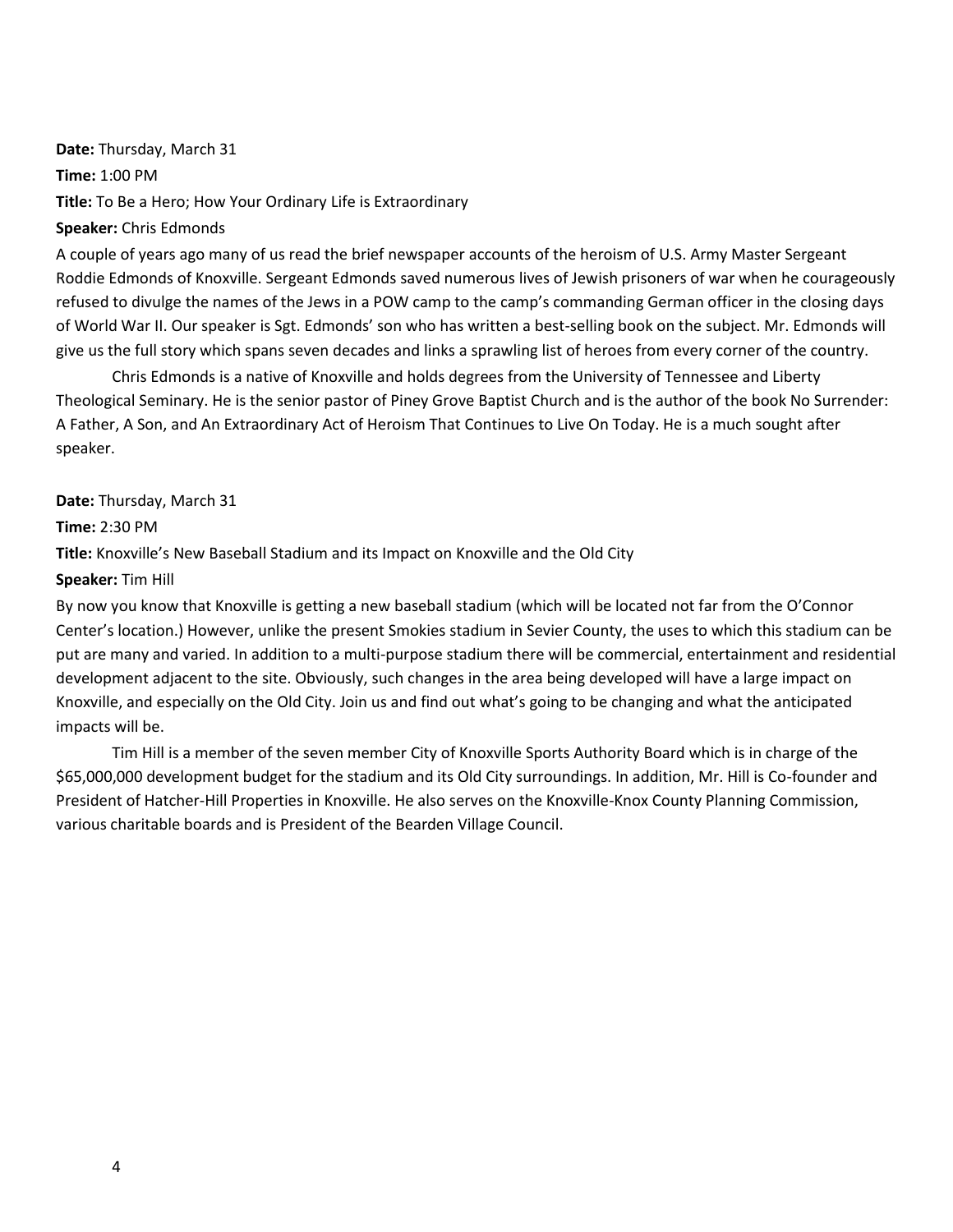**Date:** Tuesday, April 5 **Time:** 1:00 PM **Title:** The Challenges of Police Work in Knoxville **Speaker:** Knoxville Police Chief Eve Thomas

In some ways Knoxville has the feel of a small town. However, it also has the challenge of being large enough to have to face most of the issues of crime (gangs, drugs etc.) that much larger cities have to contend with. Come join us as Knoxville's Police Chief describes the challenges her officers and staff face on a daily basis and how they are meeting the challenges to keep us safe.

Chief Eve Thomas has been with the Knoxville Police Department in a number of varied capacities for almost 30 years and has served as its first female Chief since June of 2018. In addition to various professional accreditations Chief Thomas holds a bachelor's degree in psychology from the University of Tennessee and a Master's degree from the Homeland Security Institute of the University of Long Island. She has been married to her husband Karl for over 30 years and has two sons.

#### **Date:** Tuesday, April 5

**Time:** 2:30 PM

**Title:** Of Sound Mind: Increasing Health and Wellness Using Sound and Music

#### **Speaker:** Jan Coe

Sound and music have been shown to positively affect mood and overall mental and physical wellbeing. Join Jan Coe of Whole Notes Harmony to learn about these modalities and how to incorporate them into your wellness routine. A sound meditation using singing bowls and gongs will be included so that you may directly experience the concepts presented.

Jan Coe began her work as an environmental scientist and data analyst in Oak Ridge, Tennessee. In 2007 she decided to make a change and opened an in-home care business that she successfully built and managed for 10 years. During that time, and as a lifelong musician, she began researching how music affects dementia. Various avenues led her to the sound of singing bowls and ultimately to study the effects of both sound and meditation on the brain. She sold her home care business in 2016 and as able to retire to her third and current career using sound as a therapy for the mind and body.

**Date:** Thursday, April 7 **Time:** 1:00 PM **Title:** Random Acts of Flowers **Speaker:** Mick Reed

In a span of only a few years, Random Acts of Flowers has become a well known and respected local charity enriching the lives of a multitude of people in our area. But how did it start, what are they doing now, how do they do it and what are the charity's plans

for the future. Come and find out about this worthwhile charity that recycles flowers for patients who otherwise would receive nothing while recuperating in local hospitals.

Mick Reed is the Executive Director of Random Acts of Flowers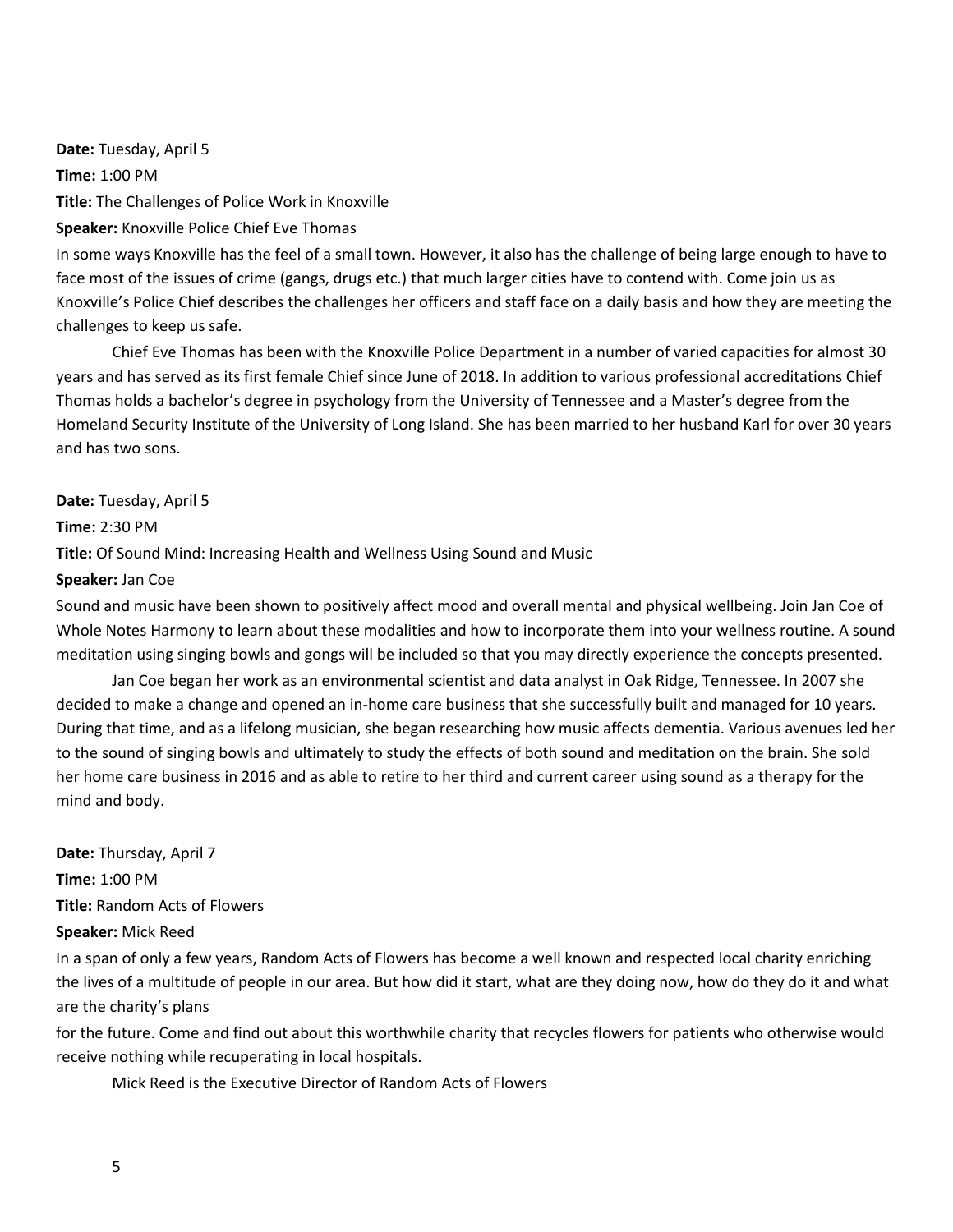**Date:** Thursday, April 7 **Time:** 2:30 PM **Title:** Shangri-La Therapeutic Academy of Riding (STAR) **Speaker:** Lynn Petr

Many have heard of the STAR program, but few know exactly what the organization does. Join us as we explore with its executive director this valuable community resource which helps both children and adults with physical, mental and neurological challenges achieve improved balance, coordination and muscle tone, all while on the back of a horse! Lynn Petr is the founder and executive director of STAR which began 33 years ago as the subject of her master's thesis in therapeutic recreation.

**Date:** Tuesday, April 12

**Time:** Departure and Return times to be announced **Title:** Field Trip to Oak Ridge Manhattan Project Sites

**Tour Guide:** Ray Smith

If you ever wanted to know more about the Manhattan Project, this is your chance to get your Ph.D on the subject! Come join us as we set off on an all-day guided tour of the Atomic City sites that put it on the map. Among other stops we'll visit the Y-12 History Center, the K-25 History Center

and the International Friendship Bell and Secret City Commemorative Walk. In between we'll have lunch at a local restaurant in Oak Ridge.

Our guide for the day will be Ray Smith who is currently Historian for the City of Oak Ridge. He is also a commissioner on the Tennessee Historical Commission and a Board Member of Atomic Heritage Foundation. He is the retired historian for the Y-12 National Security Complex.

**Date:** Thursday, April 14

**Time:** 1:00

**Title:** The Most Un-Civilized War: Knoxville and East Tennessee in the Civil War

**Speaker:** Mark Blevins

During the American Civil War Knoxville found itself in the unenviable position of having its citizens sharply divided in their loyalties between the Federal government and the Confederacy. In fact, having such events as competing recruiting rallies going on at the same time on Gay Street was not unusual. Such an environment lent itself to the city and region being torn apart from within by the differing factions. In this talk we'll learn what factors brought about such differing loyalties in the area, how these differing loyalties tragically played out and how things stood at the end of the four years of war.

Mark Blevins' study of history began at age five sitting in his grandmother's lap listening to stories of the Civil War she had heard from her grandfather who had fought in the war. He received his formal education at East Tennessee State University, the University of North Carolina, Concord University and Bluefield University. He has taught at the elementary through university levels. He has also been active in numerous Civil War Roundtables, has traveled to and researched every major and most secondary Civil War battlefields and was previously honored by being named East Tennessee History Teacher of the Year.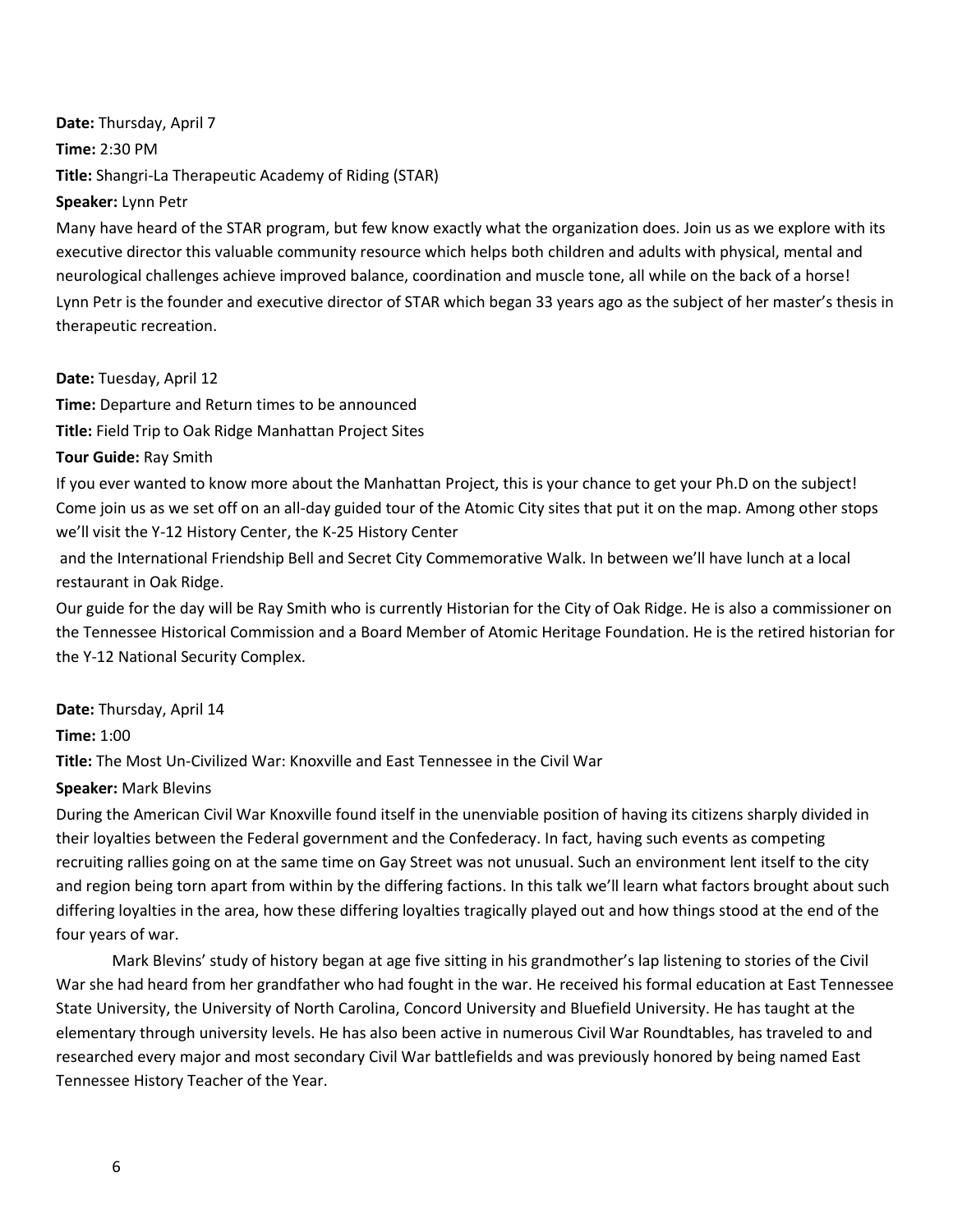**Date:** Thursday, April 14 **Time:** 2:30 PM **Title:** Cyber Crimes: How to Protect Yourself and Your Information from Scammers **Speaker:** FBI Management and Program Analyst Rachael Yurkovich

*Joint Meeting with the Council on Aging*

Did you know that seniors are robbed of approximately \$30,000,000 each year as a result of online scams? And the online and email scams targeting seniors seem to be increasing and becoming more sophisticated each year! Join us as a member of the FBI's Internet Crime Complaint Center (IC3) explains how to enjoy the internet while at the same time protecting yourself from fraud and identity theft.

Rachael Yurkovich has been with the FBI for 25 years and with the Internet Crime Complaint Center (IC3) for 9 of those years. At the IC3 she is the point of contact person for a number of cybercrime initiatives including those dealing with elder cybercrime, IRS and Social Security fraud and mass marketing fraud. She is a member of the Global Anti-fraud Enforcement Network and has represented the FBI at collaborative meetings in the US, the Hague, Madrid, Spain, and Bern, Switzerland.

**Date:** Tuesday, April 19 **Time:** 1:00 PM **Title:** Murder and Mayhem in East Tennessee **Speaker:** Dewain Speaks

We tend to think of East Tennesseans as a generally peaceful group of folks. But, East Tennessee has had its share of murder and mayhem incidents. Our speaker has written a book about them and will tell us about cases with interesting subplots and historical significance. In his book, Murder and Mayhem in East Tennessee, each chapter covers a story that affected lives and shocked communities. Don't miss this opportunity to learn about these stories and the people and communities involved.

Dewain Speaks is a lifelong resident of East Tennessee. He graduated from the University of Tennessee and had a career in marketing of industrial controls. In addition to Murder and Mayhem in East Tennessee, Dewain has written three other books on East Tennessee in World War II, historic disasters in East Tennessee and Weston Fulton, a Knoxville inventor of some renown in the industrial controls arena.

**Date:** Tuesday, April 19 **Time:** 2:30 PM **Title:** I Didn't Intend to Write a Book, But….. **Speaker:** Georgiana Vines

Most of us have probably read Georgiana Vines' columns in the Knoxville News-Sentinel over the years. Come and join us as she brings us up to date on what has happened to various East Tennessee newsmakers and luminaries that she covered back in the day. Do you know what's happened to the likes of Cissy Baker, Harry Moskos, John Cullum, Sister Marie Cirillo and others? You will after Georgiana's talk!

Although she's officially "retired" from the Knoxville News-Sentinel, Georgiana Vines still writes a political column twice a month for the paper. She began her journalism career in 1961 at The Miami Herald. She also worked in St. Petersburg and Milwaukee, Wisconsin. She has been in Knoxville since 1968, except for 1996-97 when she was the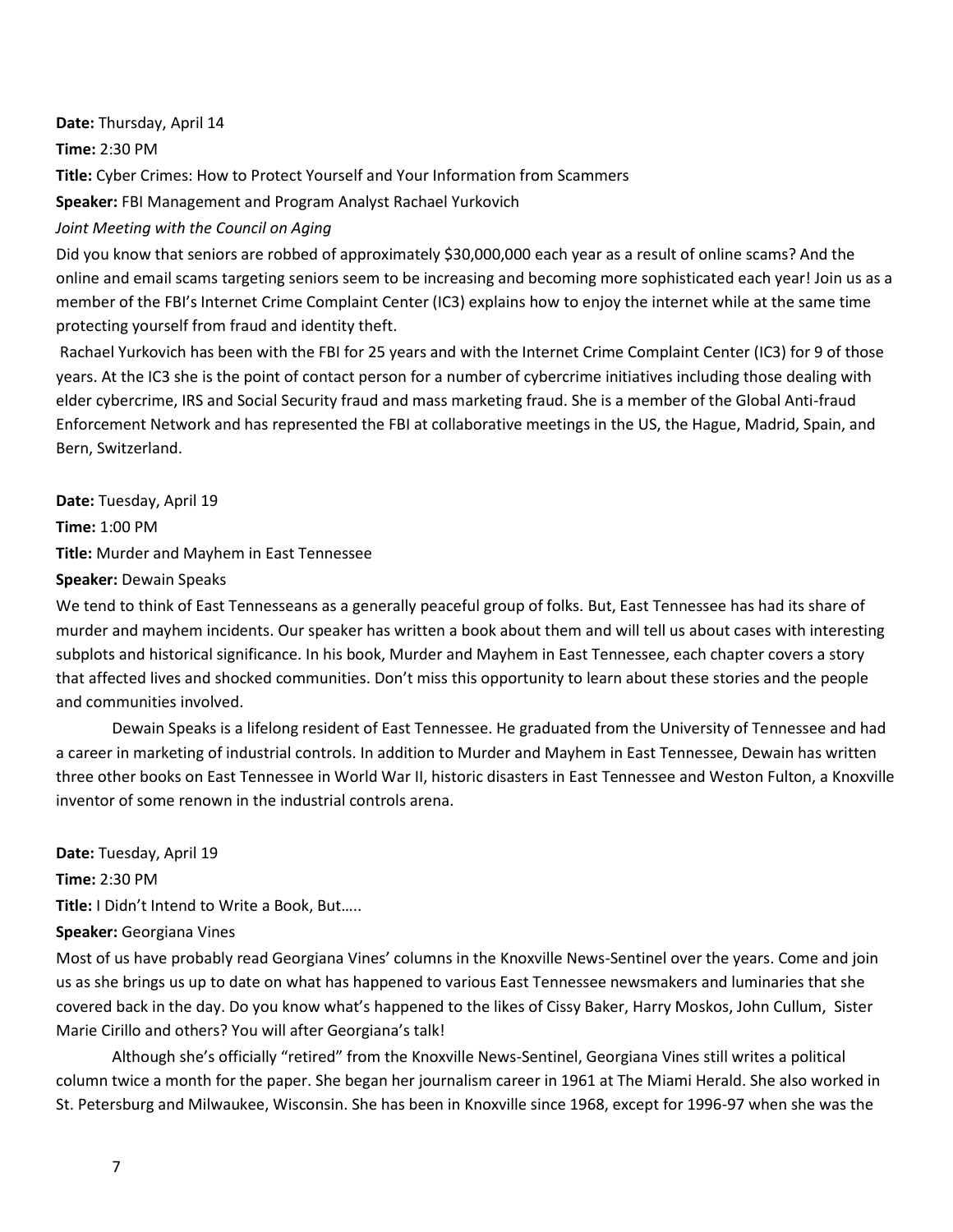top editor at the El Paso Herald-Post. She has been recognized by the East Tennessee Friends of Literacy, Writers Hall of Fame and the Tennessee Press Association.

**Date:** Thursday, April 21 **Time:** 1:00 PM to 3:30 PM **Title:** What Is It, How Old Is It and Is It Worth Anything? **Appraiser/Speaker:** John Coker

Have you ever wondered what that curio you bought at a yard sale actually is? Or, is Aunt Mary's brooch that I inherited worth anything? What about, how old is the mantle clock my grandfather gave me? Well now is your chance to find out! Just load up a couple of items (no firearms, please) and bring them with you to SCL. You'll receive on the spot answers and won't have to go on wondering!

John Coker is a lifelong East Tennessean and dealer in antiques. He has collected, appraised and bought and sold antiques for decades. He works with individuals, families and estates in East Tennessee and possesses a wealth of knowledge in almost all areas of the antique world.

**Date:** Tuesday, April 26

**Time:** Departure and Return Times to be announced

**Title:** H.M.S. Titanic Museum Field Trip

Join us as we travel to Pigeon Forge to explore and find out what it was really like to be on the H.M.S. Titanic during that fateful night in April of 1912. We'll tour full-scale reproductions of the cabins, rooms, parlors and salons of the ship as well as the ship's fabled Grand Staircase and Rotunda. We'll view over 400 authentic artifacts from the Titanic and discover what it was like to travel in the first-class suites as well as the cramped third-class rooms. We'll be able (but not required) to walk on decks sloped to the same angle as the decks were on the Titanic as it sank. We'll even be able to see an iceberg and dip our hands into water the same temperature as the Atlantic Ocean was the night the ship disappeared! (The museum is wheelchair accessible and has elevators.) Afterwards we'll have a delicious lunch at the Applewood Farmhouse Restaurant before returning to the O'Connor Center.

**Date:** Thursday, April 28 **Time:** 1:00 PM **Title:** Highlander Research and Education Center **Speaker:** Elizabeth Wright

Many of us know that the Highlander Center was in the forefront of the civil rights movement in the 1960s, has crusaded for worker health and safety issues for decades and has been active in labor organizing and environmental issues. But did you know that it's been located in nearby New Market, Tennessee, for the past forty-nine years? Join us as we learn about the organization's history, impact on society and current work.

 Elizabeth Wright holds a master's degree in social work from the University of Tennessee and is the Development and Communications Director of the Highlander Center.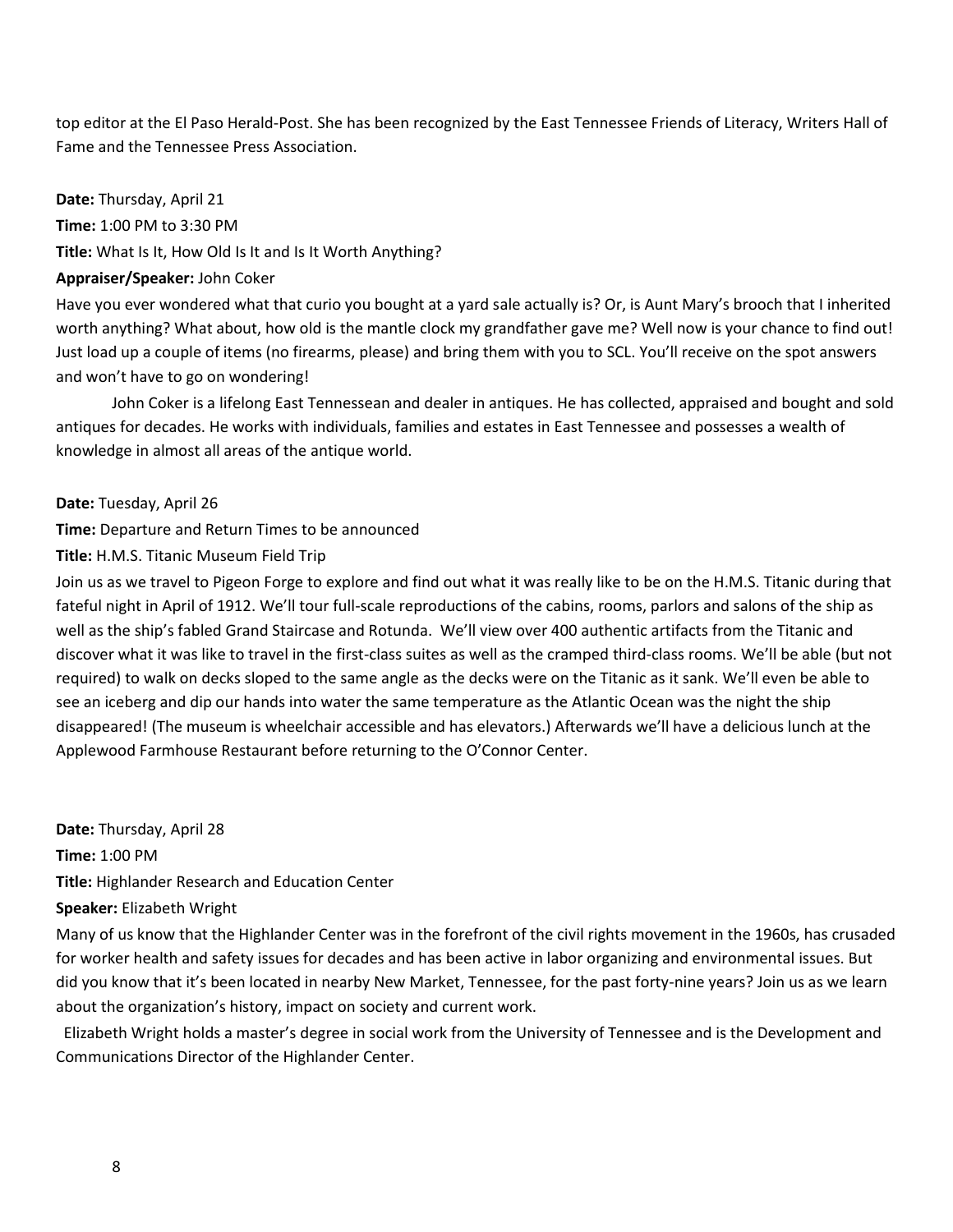**Date:** Thursday, April 28 **Time:** 2:30 PM **Title:** Friendly Robots: A New Way of Caring for Alzheimer's and Dementia Patients **Speaker:** Dr. Xiaopeng Zhao

Technological advances in recent years have led to artificial intelligence (AI) and robotics that can execute complex computations and perform increasingly sophisticated physical tasks. This talk will present examples of friendly AI and robotics technologies which aim to address the physical, cognitive, psychological, social and environmental challenges faced by people with dementia as well as their caregivers. Join us for a fascinating exploration of this emerging field that seeks to help so many individuals faced with tremendous challenges.

 Dr. Xiaopeng Zhao received his Ph.D from Virginia Tech. He is a full professor at the University of Tennessee/Knoxville where he is the Director of the One-UT Project on Detection, Care and Treatment of Alzheimer's Disease and Related Dementia.

**Date:** Tuesday, May 3 **Time:** 1:00 PM **Title:** Birds of Prey **Speaker:** Stephen L. Bales

When we think of birds of prey most of us think only of hawks and eagles. But the term includes so many more birds, such as owls, kestrels etc. Our speaker has worked professionally with birds of prey for the past twenty years at Ijams Nature Center and will share with us his knowledge of the birds of prey of East Tennessee. We expect to have a special guest or two that you'll want to meet!

Stephen Bales is a UT Press author and former naturalist at Ijams Nature Center in Knoxville.

**Date:** Tuesday, May 3 **Time:** 2:30 PM **Title:** The Lincoln Conspirators

**Speaker:** Dennis Urban

As most of us know, John Wilkes Booth assassinated President Abraham Lincoln in April of 1865. But did you know that the conspiracy to kill Lincoln was considerably larger in scope and that it originally began as a plan to kidnap Lincoln? Join us to learn about the real intent and purpose of the conspiracy, the somewhat odd cast of characters involved, how the conspiracy played out and how the conspirators' actions affected the fate of the South after the war. If you like history at all you will not want to miss this presentation!

 Dennis Urban, along with being one our most popular presenters, is a consummate researcher, artifact collector and Civil War historian. He recently served three terms as president of the Knoxville Civil War Roundtable and previously served as a docent at Ford's Theatre in Washington, D.C. and at the nearby Peterson House (where Lincoln died.) Prior to taking a job in Oak Ridge in 2004, Dennis had concurrent careers in sales and marketing for 25 years and is also a retired fire chief from Montgomery County, Maryland.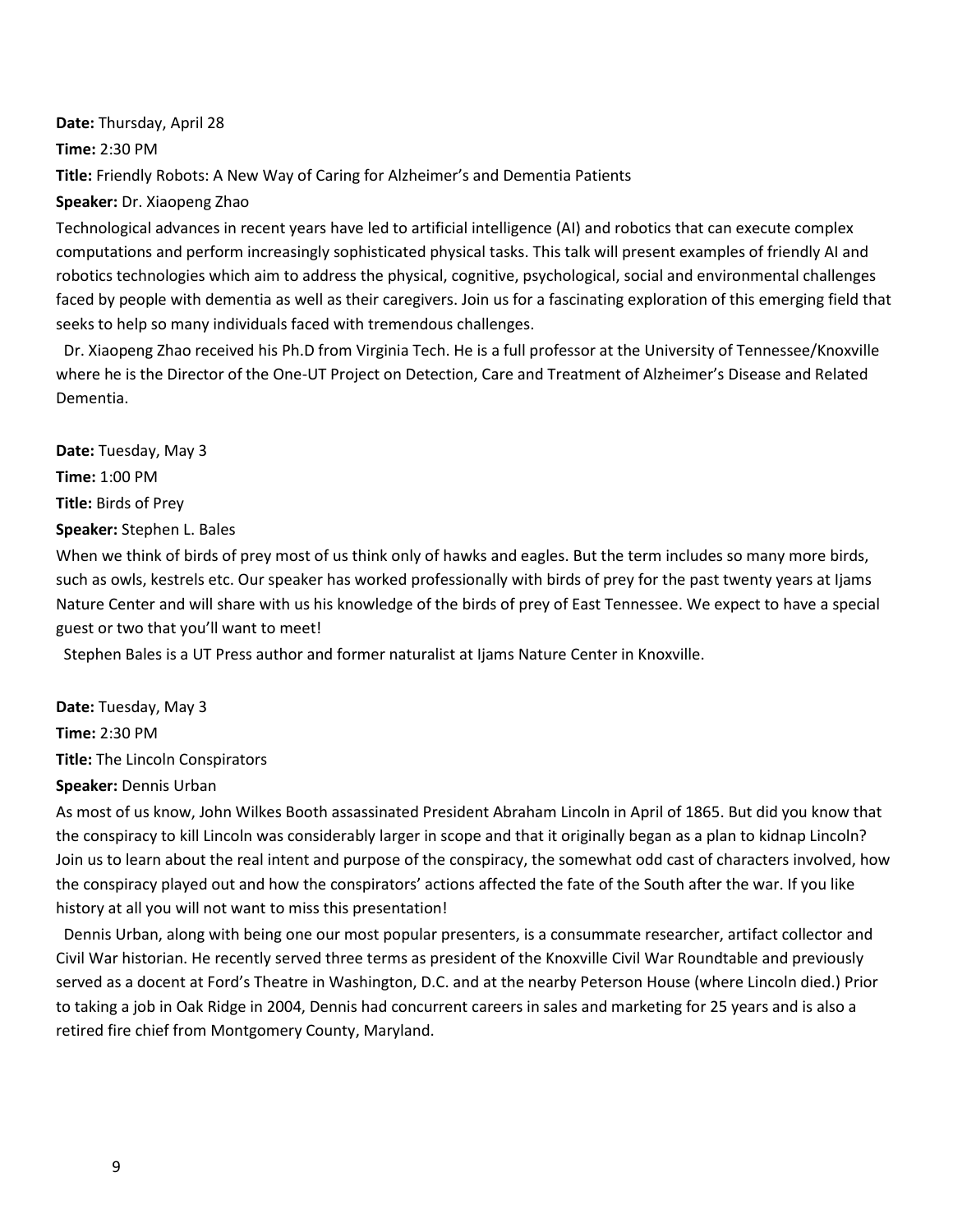**Date:** Thursday, May 5

**Time:** Departure and Return times to be announced

**Title:** Field Trip to tour the Old Gray Cemetery

Join us as we explore this historic local cemetery which contains the final resting places of many of Knoxville's most famous and influential citizens. The 13 acre cemetery was established in 1850 and was an early example of the "garden" style cemetery that became popular in the mid-nineteenth century. Our tour will be led by Laura Still who gives regular tours of the cemetery and downtown Knoxville. She will provide us with not only the history of the cemetery but can also answer questions concerning any ghosts that may inhabit the environs! After our tour we will have lunch at the Copper Cellar restaurant on Cumberland Avenue.